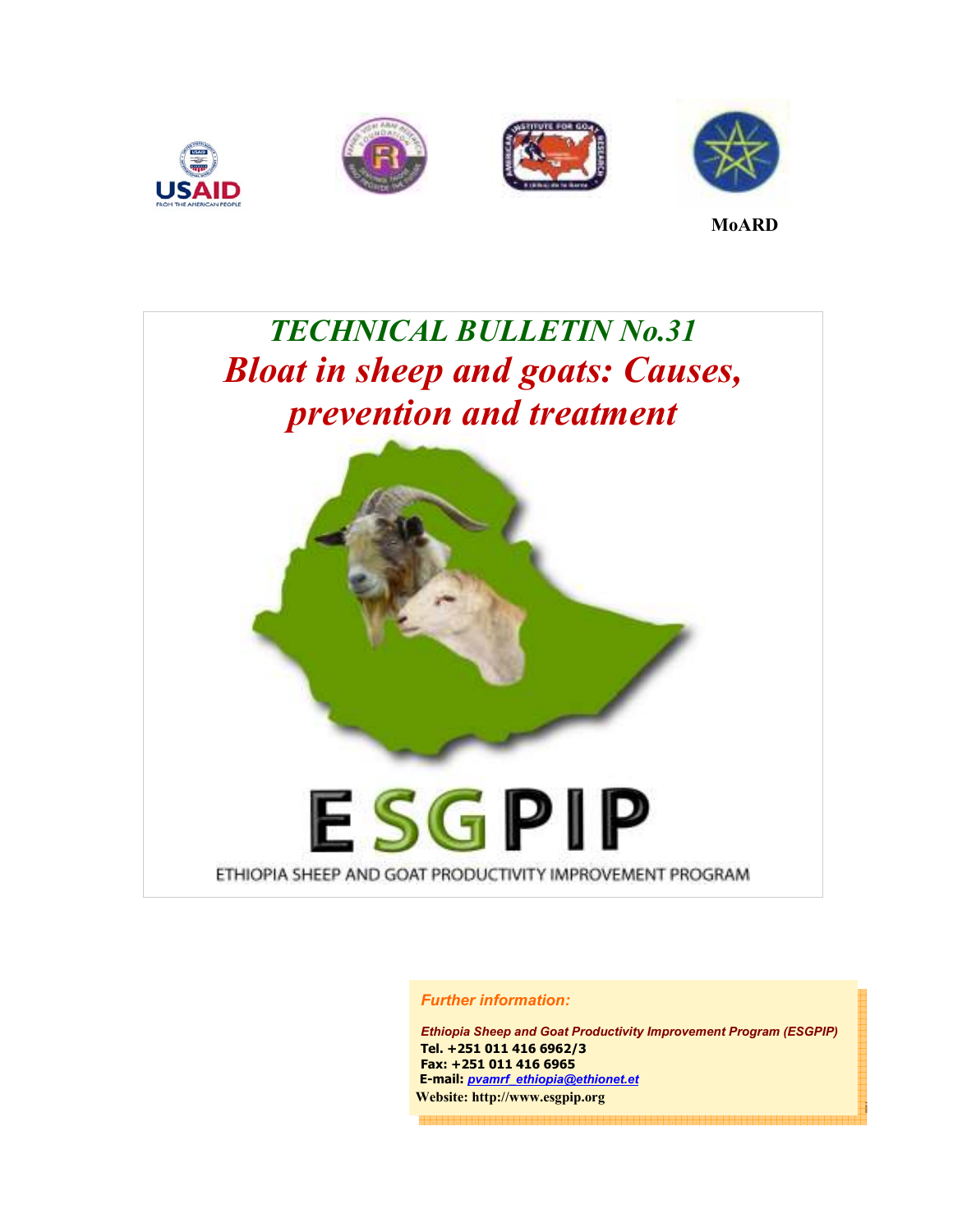## **FOREWORD**

This technical bulletin titled "*Bloat in sheep and goats: Causes, prevention and treatment*" is the 31st in a series produced by the Ethiopia Sheep and Goat Productivity Improvement Program (ESGPIP). The ESGPIP is a USAID funded Project with the objective of improving the productivity of Ethiopian sheep and goats in Ethiopia.

Bloat is a condition that can be life threatening to sheep and goats. It can arise from different causes and can be prevented easily through proper management of animals.

Some background of the causes, recognition of the symptoms and possible methods of releasing the accumulated gas in the rumen that causes bloat are presented in this bulletin. The information contained in the bulletin is useful for development agents to train farmers/pastoralists and also for other users engaged in business ventures based on sheep and goat rearing.

> Desta Hamito (Prof.), Chief of Party, ESGPIP August 2009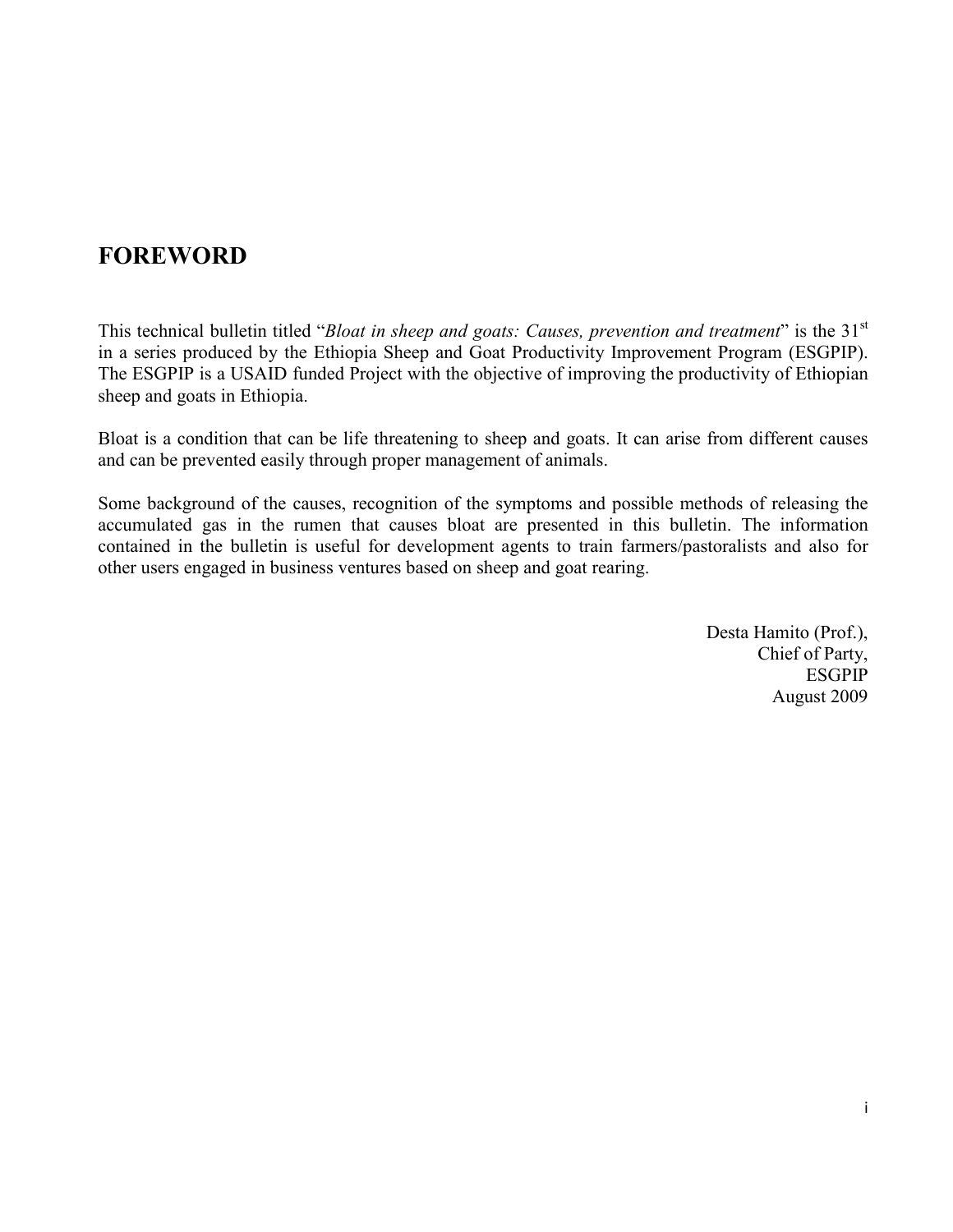## **TABLE OF CONTENTS**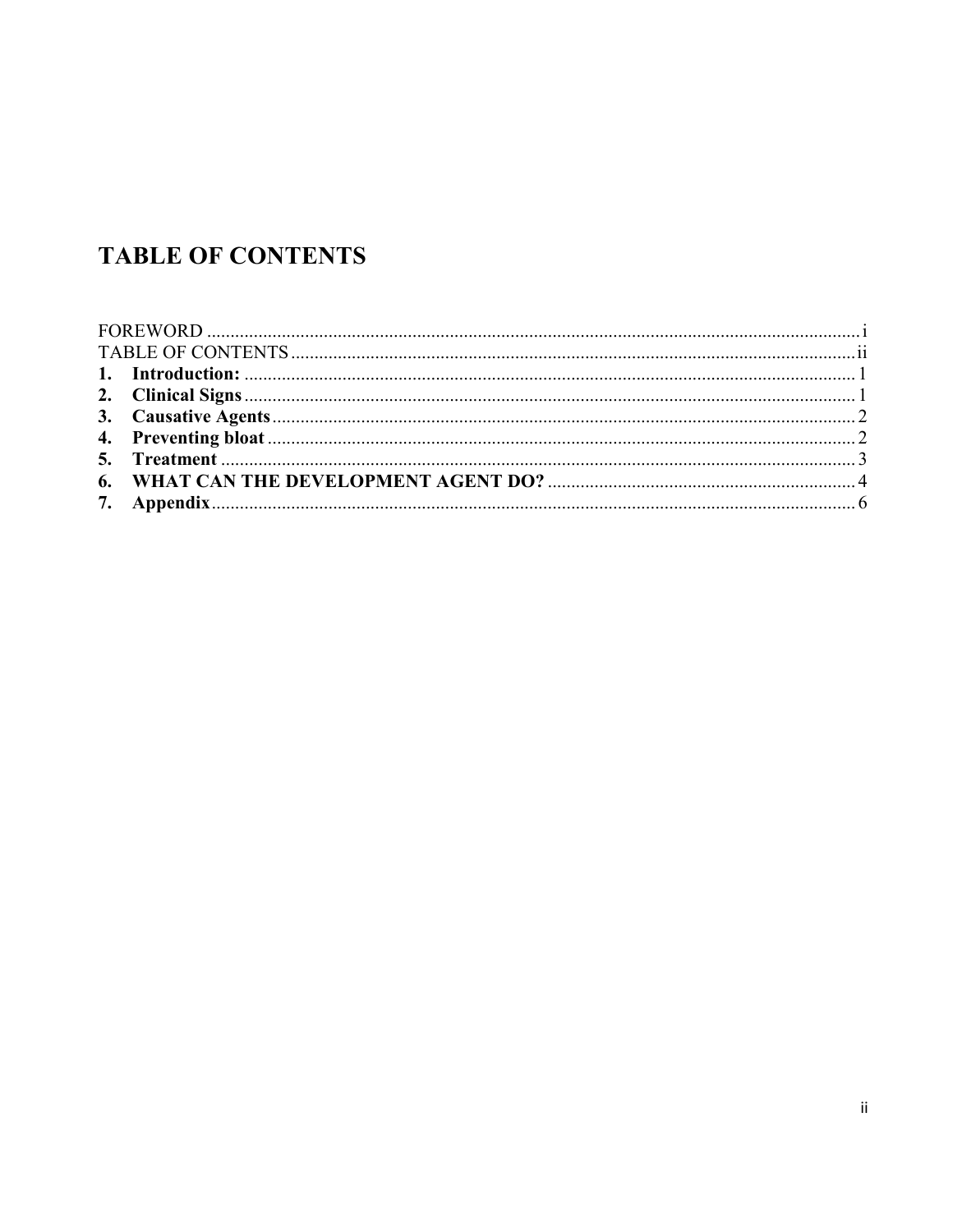### **Bloat in sheep and goats: Causes, prevention and treatmen**t

**Prepared by: Alemu Yami AND Sileshi Zewdie Edited by: R.C. Merkel and L.Dawson** 

#### **1. Introduction:**

The stomach of ruminant animals produces gas as a natural by-product of digestive fermentation. The animals continually belch, about once every minute, to get rid of the gas. Whenever anything interferes with this release of gas or if fermentation is too rapid, gas becomes trapped in the rumen causing a condition known as bloat. Bloat can be a life-threatening condition if left untreated. Bloat can occur when an animal grazes lush young pastures containing legumes or grains, particularly if the pasture is wet. Sometimes ruminants kept by the household and fed only feed such as dry bread can also develop bloat. Bloat is caused by obstruction or blockage of the esophagus. A good example is animals eating plastic bags. Animals suffering bloat will in most cases recover if treated quickly and properly. Bloat is most common at the beginning of the rainy season when animals are exposed to fast growing lush pasture after being on a diet of dry feed. Many bloat conditions can be prevented by using proper nutrition and sound management.

#### **2. Clinical Signs**

A good producer of sheep and goats should recognize healthy rumination so that he/she is able to recognize signs of bloating. The following are signs of a bloating sheep/goat.

- The most common sign is a distended abdomen, mostly on the left side, behind the ribs, high in the flank area. This may later progress to an enlargement of the entire abdomen. The distended area becomes taut and sounds like a drum if tapped. This may happen suddenly, especially when the animal is grazing on wet pasture in the morning.
- The animal may show signs of pain such as grinding teeth, depression, getting up and down, extending its neck, frequent urination or defecation and even make grunting sounds.
- The pain from the distension causes the animal to try to kick its belly or it stands very stiff with its hind legs wide apart.
- In an advanced case, the animal may have difficulty in breathing, i.e. excessive panting and staggering about if moved. Finally, in severe bloat, the animal will go down due to the swollen rumen pressing on the diaphragm causing difficulty in breathing followed by death due to respiratory and heart failure (Figure 1).

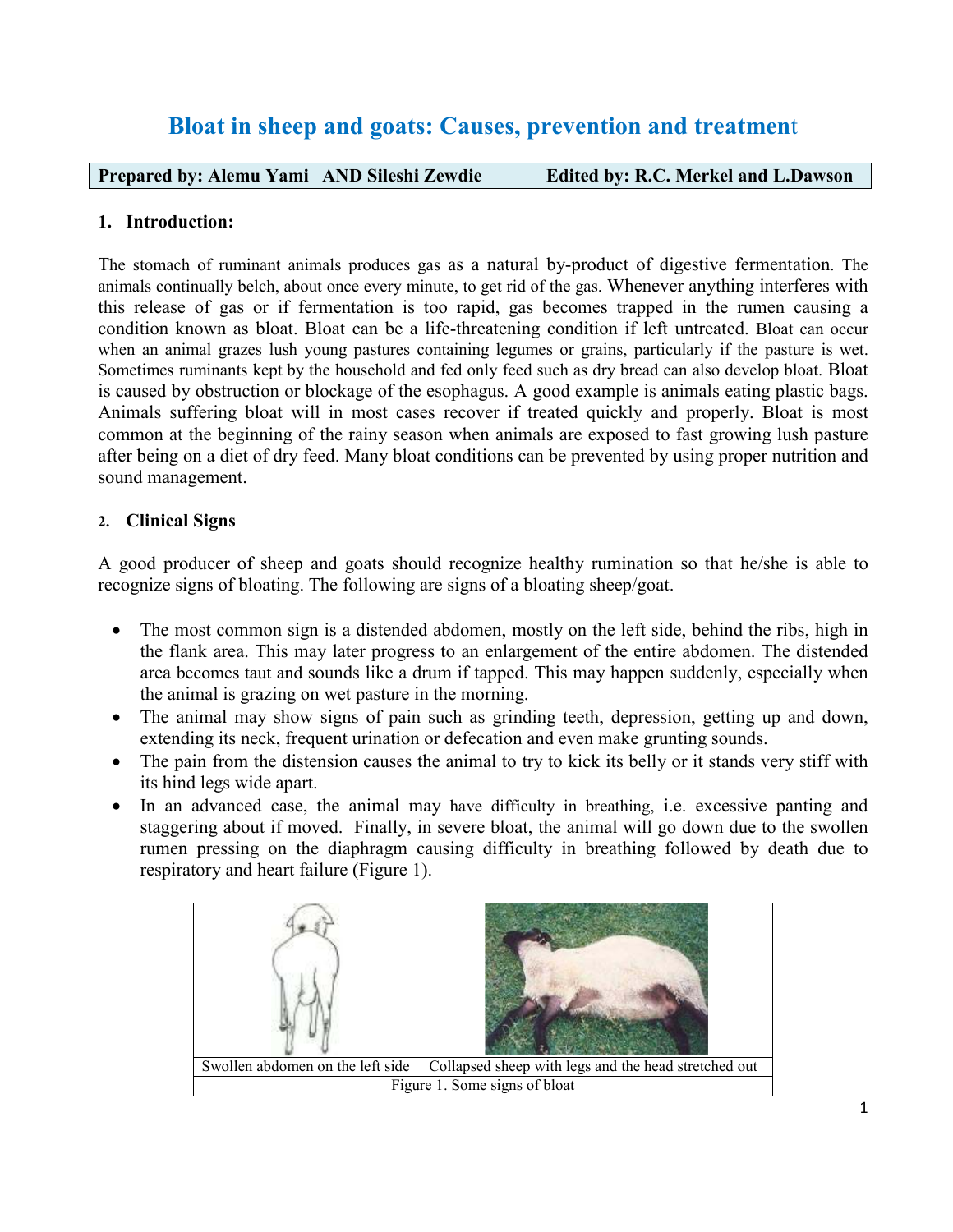#### **3. Causative Agents**

There are two major categories of bloat, frothy bloat and free-gas bloat.

- 3.1. **Frothy bloat** This type of bloat can be brought about by overeating lush, damp feeds such as wet, green pasture with a high proportion of legumes cause excessive gas bubbles in the rumen. Foam forms in the rumen with tiny gas bubbles making it impossible for an animal to belch and rid themselves of gas. Green feed that has grown warm in a stack, poorly digestible feed material and sudden changes in feed can cause frothy bloat. Foamy or frothy bloat is more dangerous than dry bloat. The rumen expands with foam and the animal can die quickly from respiratory or circulatory failure due to excessive pressure on the diaphragm. Several animals are usually affected with this type of bloat.
- 3.2. **Dry or free-gas bloat:** usually caused by:
	- 3.2.1. *Blockage of the esophagus (Choking):* Sometimes an animal may swallow something large enough to block the esophagus, preventing removal of gas by belching and resulting in bloat. This condition can also be caused when animals have eaten plastic bags (common in goats). The general symptoms of choking are profuse salivation, very rapid bloating, restlessness and gasping (difficulty in breathing). In most cases, swelling may be seen and felt at the neck region. Usually, only one animal gets this condition at any one time.
	- 3.2.2.*Displacement of one of the "stomachs":* It is a fairly common problem in pregnant ewes/does. As the lambs begin to reach full size, and especially with twins or triplets, they occupy an increasing amount of space in the abdomen. The expanding uterus will push the digestive organs into places and positions which may restrict the release of gases. This is normally not a life-threatening condition (except in some instances **after** delivery); but it can lead to minor bloating. This type of bloat can easily be remedied by feeding small quantities of bulky roughage frequently (and a little more concentrate to provide essential nutrients) and encouraging plenty of moderate exercise, even during late gestation.

#### **4. Preventing bloat**

Prevention is the best medicine for bloat. Keep a watchful eye on your sheep/goats if they are at risk, and be prepared to deal with the symptoms. The following are some of the steps you should take:

- Avoid moving animals to wet pasture, especially first thing in the morning. Avoid frosted pasture. Wait until the sun has made the pasture drier.
- Do not give water to animals just before you put them on to wet pasture.
- If you have to graze your sheep/goats on young, wet pasture, fill them up with dry hay first and introduce the new pasture slowly for short periods (for an hour or two each day) and gradually increase the time. This is important to give the rumen time to adjust to the new, lush forage. Even then, keep a watch on animals at pasture for signs of bloat.
- Avoid rapid eating by hungry animals.
- When you change feed, do it slowly. If you feed grain (concentrates), start with a small amount each day and increase the amount gradually.
- Keep water and salt available at all times.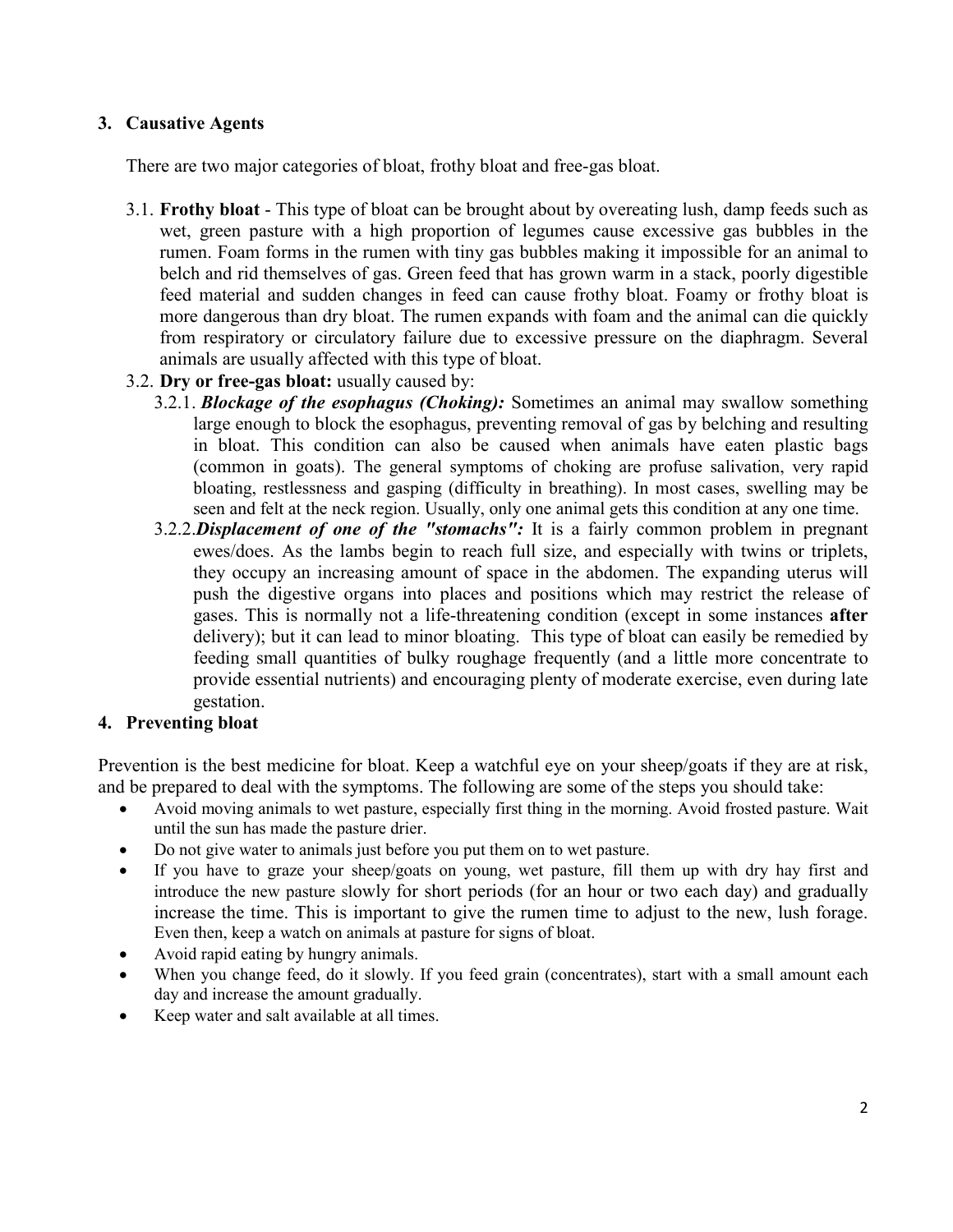#### **5. Treatment**

Treatment of bloating sheep/goats consists of measures that will stop the formation of additional gas and assist in the removal of the gases already present. Keep on hand some remedies so that you can quickly react and hopefully save an animal should an emergency arise.

#### **Mild bloat:**

If there is just some slight expansion and the animal is still eating and moving about you have mild bloat and the following measures should suffice to remedy the situation.

- Sometimes bloat occurs because large pieces of feed block the esophagus. If this happens, try to massage the neck to remove the blockage;
- Making the animal belch is one way of treating bloat. You can do this by:
	- o Keep the animal in standing position;
	- o Mild agitation of ruminal contents. This can aid in the release of trapped gas bubbles (Figure 2a). Apply side- or lifting-pressure to the stomach to help expel the gas by lifting the animal from below the stomach. Sheep/goats can be sat on their butts, to rub their stomachs;
	- o Tie a smooth stick in the mouth, crosswise. The animal will chew at the stick and stimulate saliva production that can assist in breaking up froth in the stomach (Figure 2b);

| a. Apply pressure to the<br>inflated stomach | b. Tie a stick in the mouth | c. Massaging the throat |  |  |
|----------------------------------------------|-----------------------------|-------------------------|--|--|
| Figure 2. Treatment of mild bloat            |                             |                         |  |  |

#### **Intermediate bloat condition:**

• If the condition does not improve, passing a small diameter rubber tube (0.5–1 cm opening) down the throat and into the stomach to release the gas is essential (see Appendix 7.2 for proper procedures of tubing an animal). Stomach tubing is an emergency procedure and a good option for treating dry bloat. The tube does nothing more than provide an unimpeded connection between the rumen and the outside world. In some cases, it may be necessary to move the tube and try to find the gas pocket. To make certain the tube is in the stomach, smell the gas released. It should smell like stomach contents. If it is a gas bloat, gas may be immediately expelled once the tube enters the stomach. If no gas comes out after this maneuver, the condition is probably frothy bloat that requires other measures.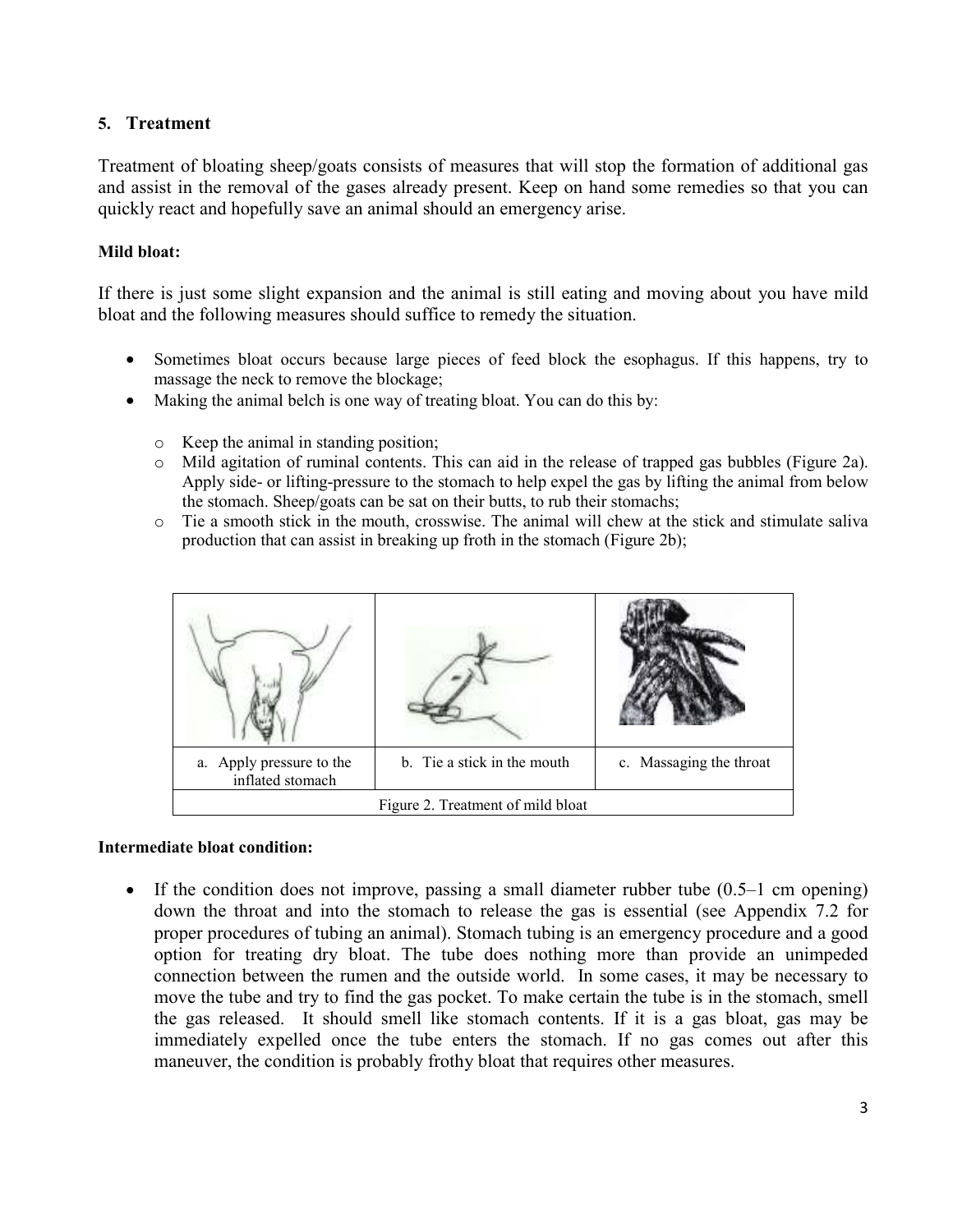- If the above attempts fail, then give a drench (drink). Drench the animal properly and accurately to avoid entry into the respiratory tract (See Appendix 7.3 for proper drenching methods). The drench can be given via a stomach tube. The drench used can be one of the following:
	- o One large table spoon of washing detergent, e.g., Omo, Lux etc. mixed with about 60 cc of water will eliminate the froth and allow the goat to belch.
	- o A solution of sodium bicarbonate (cooking or baking soda) and water can also help disperse the gas.
	- $\circ$  If it is frothy bloat, pouring 100–200 m $\ell$  of vegetable oil (peanut, noug or linseed oil) through the stomach tube will help break up foam and help release gas. A narrow necked bottle can be used for administering the liquid;.
	- o Use commercial medicine if available. A product called *Therabloat* can be given orally or directly through injection into the rumen and is very effective in dissipating frothy bloat (3 cc mixed with about 30 cc water and shaken well).
	- o If the methods work and the animal shows signs of improvement, then put it on dry, coarse hay to stimulate the rumen to contract.
	- o **Caution:** *Sheep and goats with rabies can show signs similar to bloat. If rabies is known to be prevalent in an area, do not put your hands into a sick animal's mouth. Exposure to the saliva of a rabid animal can transmit rabies to humans.*

#### **Severe bloat:**

- In severe cases where routine treatment does not relieve the problem and the animal is swollen "tight as a drum," prostrate and near death, it may be necessary to puncture the rumen. A trocar and cannula can be stabbed into the rumen through the highest point of the inflated left flank, midway between the last rib and the hip, releasing the gas (see Appendix 7.4 for proper procedures of puncturing the rumen). In such emergency cases, time is important. The animal has only minutes to live once it goes down. It will, thus, be necessary to act quickly.
- In absence of a trocar and cannula, make use of long, large gauge vaccinating needle or a sharp pocket knife to puncture the rumen. Then insert a tube of hard plastic about 5mm diameter into the hole to help release gas. This will also help prevent leakage of rumen contents into the peritoneum that would cause infection (peritonitis). After the gas is released entirely, pull the tube out and clean the wound with iodine solution.
- Remember that puncturing the rumen is a technique used only in extreme cases and as a last resort. Many animals treated in this manner die as a result of infection.

#### **6. WHAT CAN THE DEVELOPMENT AGENT DO?**

The following is a partial list of what development agents should do to prevent and control bloat:

- Learn the signs and symptoms of bloat and be able to identify affected animals.
- Advise and train farmers/pastoralists on the prevention of bloat by:
	- o feeding their sheep and goats dry fodder (hay or crop residues) before allowing them on pasture;
	- o not overfeeding after a period of temporary starvation;
	- o ensuring adequate water supply; and
	- o provide salt supplementation.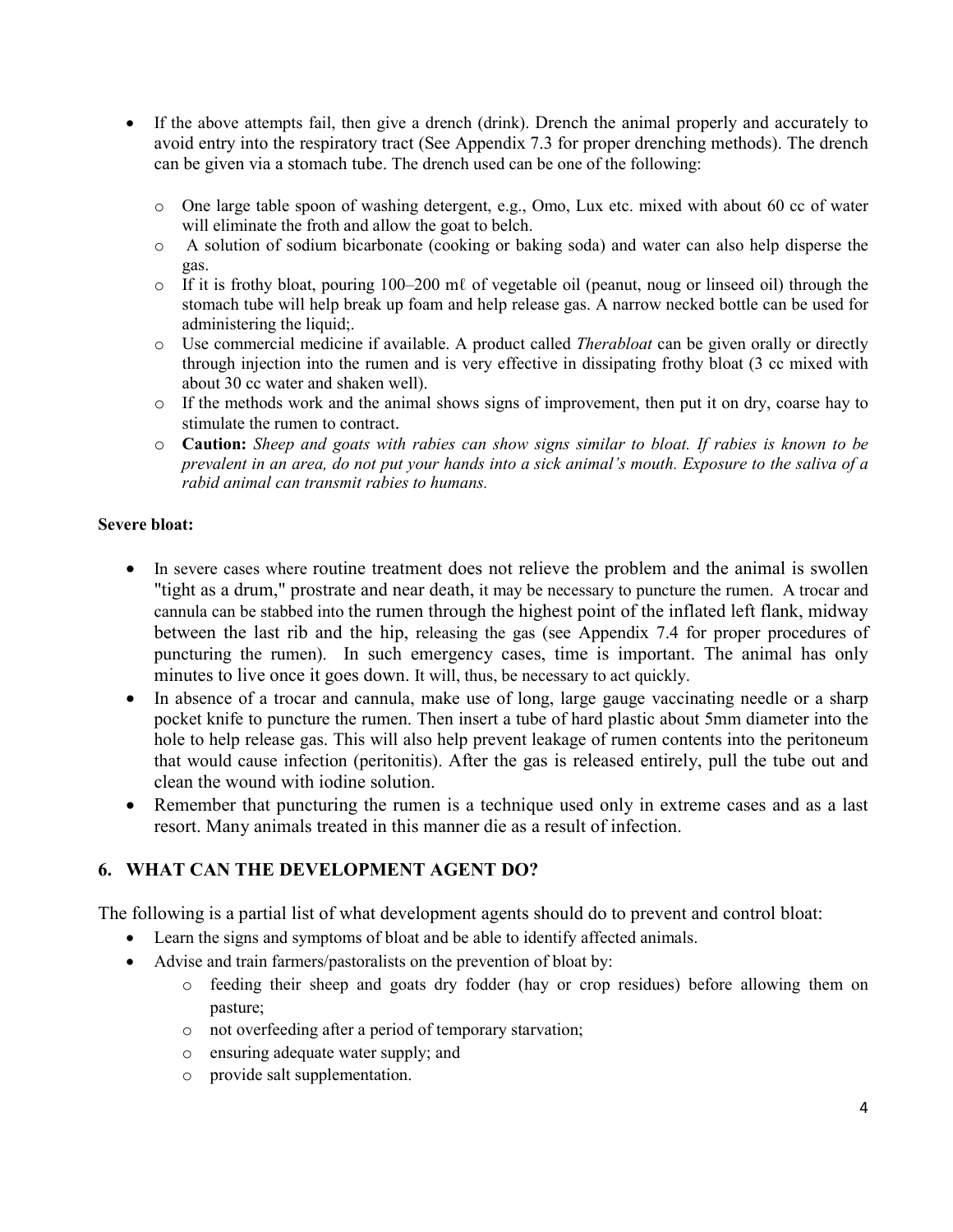- Train farmers/pastoralists on proper treatment methods for bloat.
- Identify any local traditional methods of bloat prevention and treatment and evaluate their effectiveness. These could be introduced in training along with other treatment methods.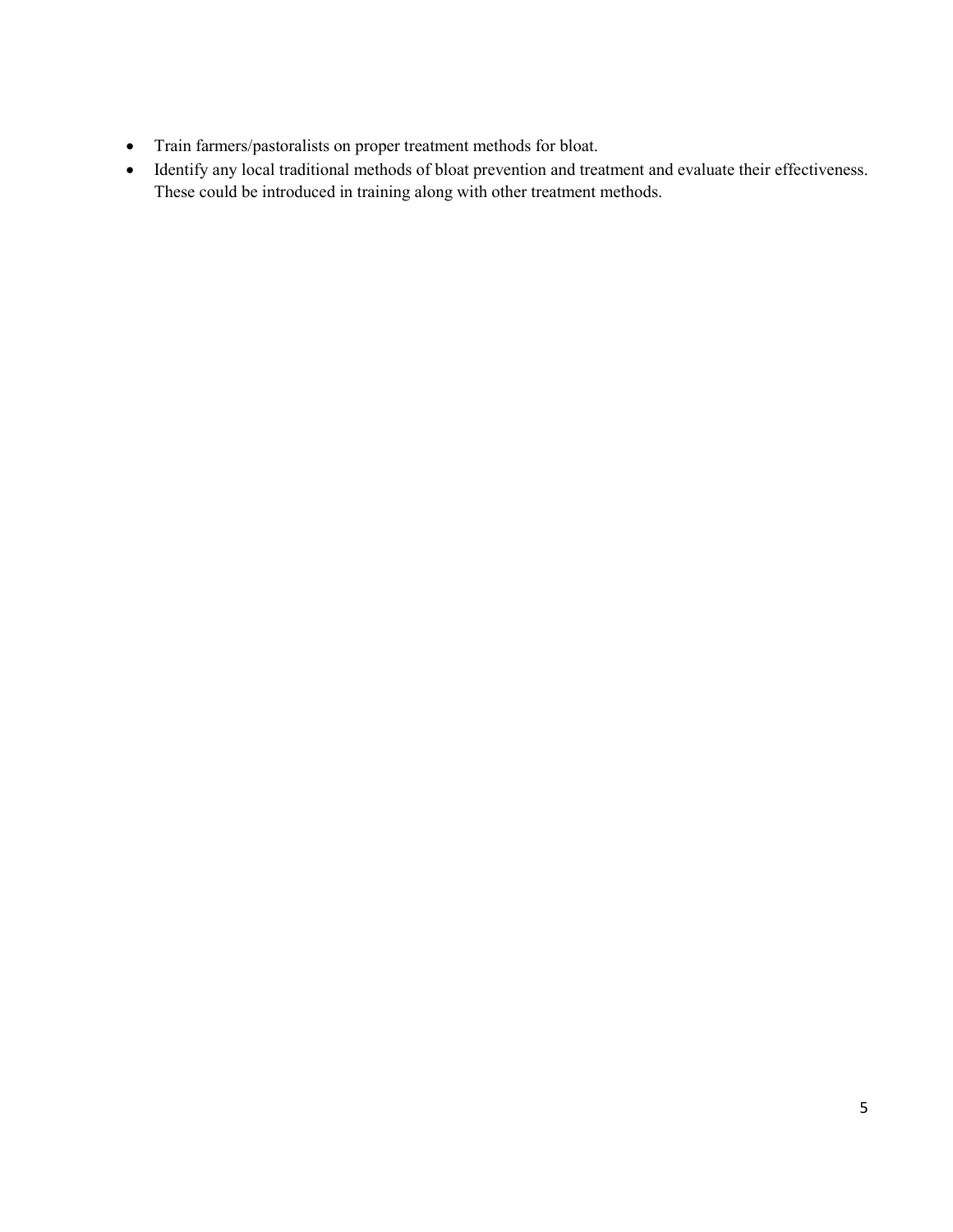## **7. Appendix**

#### **7.1. First aid in case of bloat as a result of obstruction**

Sometimes bloat occurs because large pieces of feed block the esophagus. If this happens try to massage the neck to remove the blockage by doing the following:

- Locate the object from outside the neck.
- Make an attempt to remove the obstruction by moving it gently upward into the mouth.
- Fix a gag between the teeth to discover the obstruction and try to remove it by passing your hand along the roof of the mouth and back into the throat.
- Should that fail, attempt what is known as the "*Heimlich maneuver."* Place the sheep/goat in the same position just as you would stand behind a person, clasp your arms around the belly just below the rib cage and squeeze sharply. This may help expel the object or raise it far enough up the neck where it can be removed.
- If unsuccessful, pass a stomach tube well-lubricated with oil to gently push the object down into the stomach.
- If one of these procedures proves successful, then you can move on to dealing with the bloat.
- If unsuccessful, contact a qualified veterinarian.

#### **7.2. Stomach tubing**

A stomach tube can be used to release trapped gases from the rumen. The same procedure can be used to give large quantities of medicine or other liquid substances directly into the stomach. There are different varieties of stomach tubes for animals of different sizes. You will need to practice this technique as there is a risk of the tube passing down the windpipe into the lungs and causing death of the animal.

The tube must be long enough to reach from the mouth to the distended flank, with some room to spare. Prior to inserting the tube into the animal's mouth, measure the length of tube needed to reach from the mouth to the last rib and mark the length on the tube using a permanent marker. The tube should be soft, with an inner diameter of 0.5–1.0 cm depending on the size of the animal. The end of the tube should be lubricated using edible oil and there must be no sharp edges on the tube as this will injure the esophagus.

In order to prevent the animal biting and severing the stomach tube, place a speculum made from a piece of wood with a hole in it, a piece of hard plastic pipe, a hollow piece of bamboo or other similar device in the animal's mouth (Figure 3). Insert the plastic tube through the speculum and slowly push towards the back of the throat. The animal will usually swallow it voluntarily. Then, gently push the tube down the esophagus. The tube should be seen and felt going down the neck. If it is neither seen nor felt, check the position to make sure the tube has not entered the trachea and traveled to the lungs. Watch the animal carefully for signs of coughing. If the animal coughs, the tube is in the lungs and you must take it out immediately. If a foreign body is lodged in the esophagus, the tube will usually push it into the rumen. Most foreign bodies lodge at the base of the neck, so you will have to push it from there all the way into the stomach. When you reach the stomach opening, resistance on the tube is reduced and a large volume of gas will rush out. If not, don't despair, simply move the tube back and forth and around until you find the gas pocket. In frothy bloat there will not be much gas released. Medications like liquid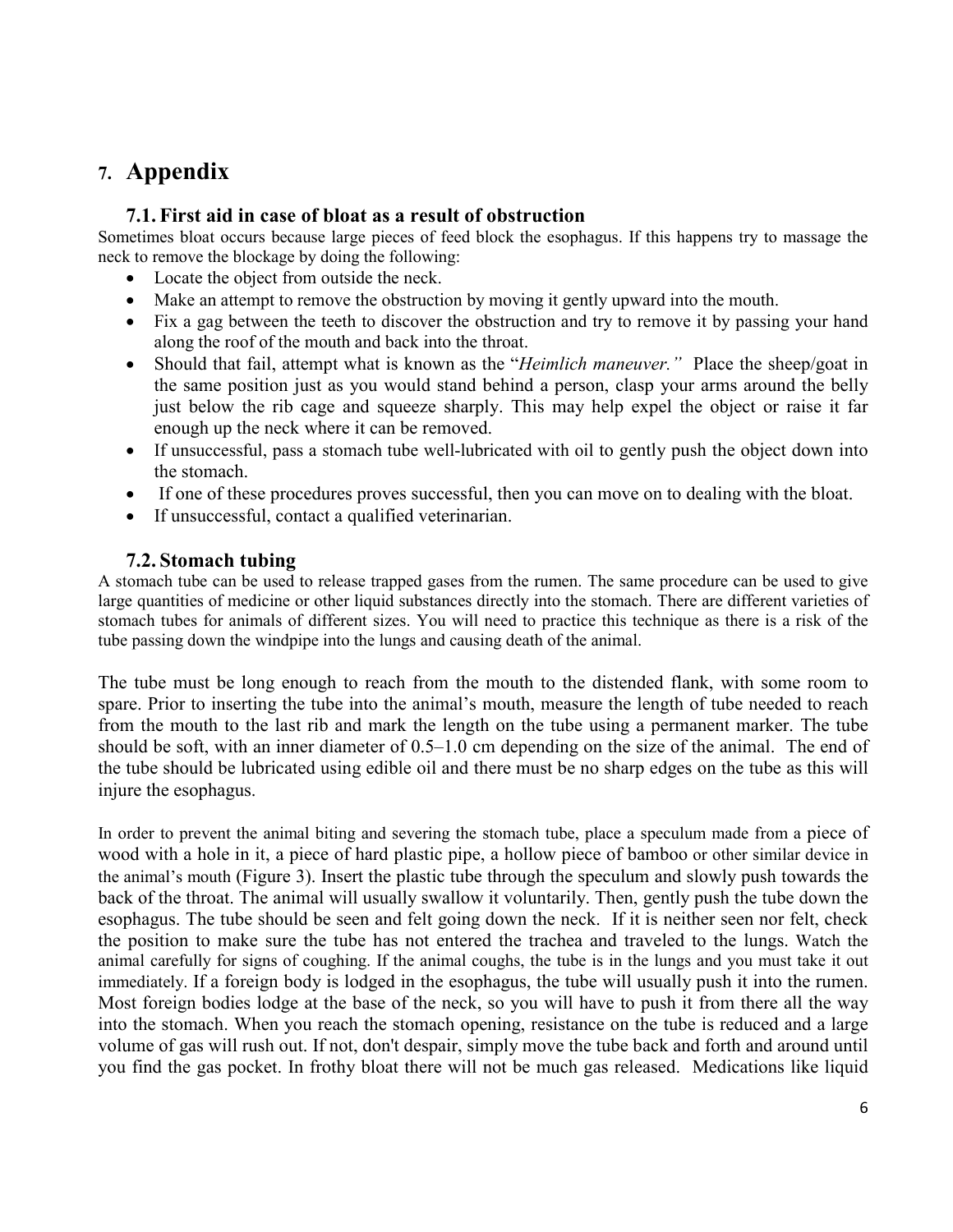detergent, polaxalene (Therobloat) or vegetable or mineral oil are placed into the rumen to reduce the frothiness.

Once the gas is removed, pinch the tube and remove it in one smooth, complete motion to avoid contents of the tube entering the trachea. It helps to have two people to restrain the animal and keep the speculum in the mouth.



#### **7.3. How to drench an animal**

Liquids can be given to sheep and goats as a drench. Drenching can be done with a dosing syringe without the needle, a plastic tube as shown in Figure 3 above, or a Fanta, Coke or any other bottle with a long neck. Follow these procedures to drench sheep/goats safely:

- Measure the correct amount of drench.
- Restrain the animal and open its mouth wide enough to allow you to insert the neck of the bottle. Be very careful not to get your fingers between the grinding teeth. You will be bitten if you do.
- Place end of the syringe or neck of the drenching bottle over the back of the tongue.
- Keep the sheep/goat's head raised. Raising the head too high (such that the nose is above the eyes) will prevent the animal from swallowing.
- Pour the liquid slowly over the rear of the tongue allowing the goat to swallow. Do not go too fast or the liquid could go into the lungs, causing pneumonia.
- Do not hold the mouth open while dosing.
- Do not hold the animal's tongue. It can't swallow if you do so.
- Make sure the goat is swallowing the contents and not choking.
- If the animal jumps forward, move with it to prevent damaging the roof of its mouth. Do not lift the animal off the ground!!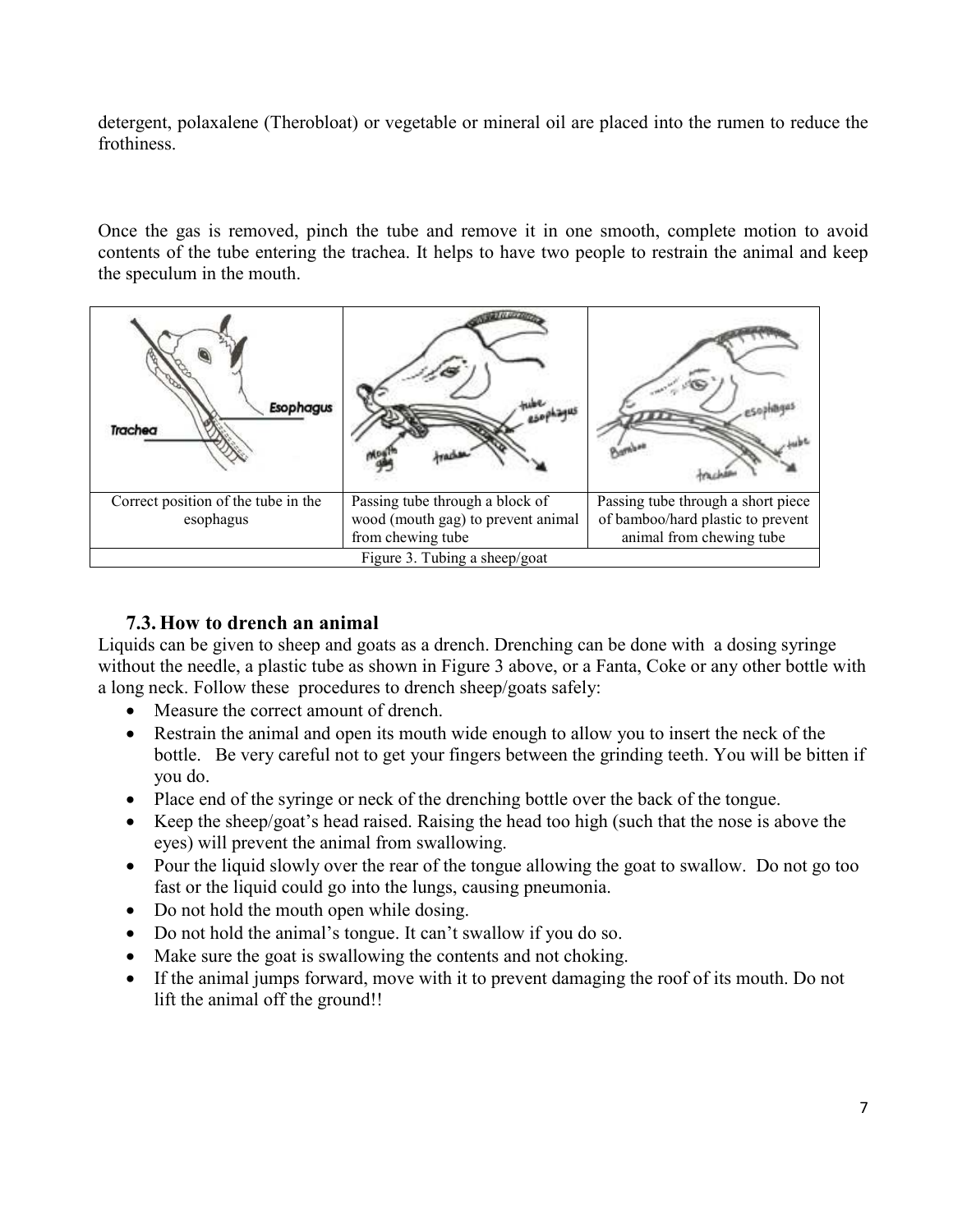| Slide a short hose over<br>bottleneck to use as a<br>drench bottle | Using bottle with plastic hose<br>or long necked bottle to<br>drench | Dose syringe for drenching<br>liquid | Drenching an animal<br>using a syringe without<br>the needle |  |  |
|--------------------------------------------------------------------|----------------------------------------------------------------------|--------------------------------------|--------------------------------------------------------------|--|--|
| Figure 4a. Different options of drenching sheep/goats              |                                                                      |                                      |                                                              |  |  |



#### **7.4. Use of a trocar and cannula, needle, or knife to remove excess gas**

If all other attempts fail, and as a last resort, a small tube can be inserted into the stomach through the side of the animal. An instrument known as a trocar and cannula is used for puncturing the rumen to release gas (Figure 5.) The trocar, having a sharp, triangular tip for puncturing the skin and rumen, is fitted into a hollow cannula. The cannula provides an opening through which the gas can escape. Grasp the trocar and cannula firmly, aim for the highest spot on the left side and plunge the instrument into the rumen. Withdraw the trocar, leaving the tube (cannula) in place. Gas will escape rapidly. After the gas is released entirely, pull the tube out and clean the wound with iodine solution. The diameter of the tube on a regular trocar is too narrow to allow frothy bloat to escape fast enough. You can use the opening to insert antifoaming agents.